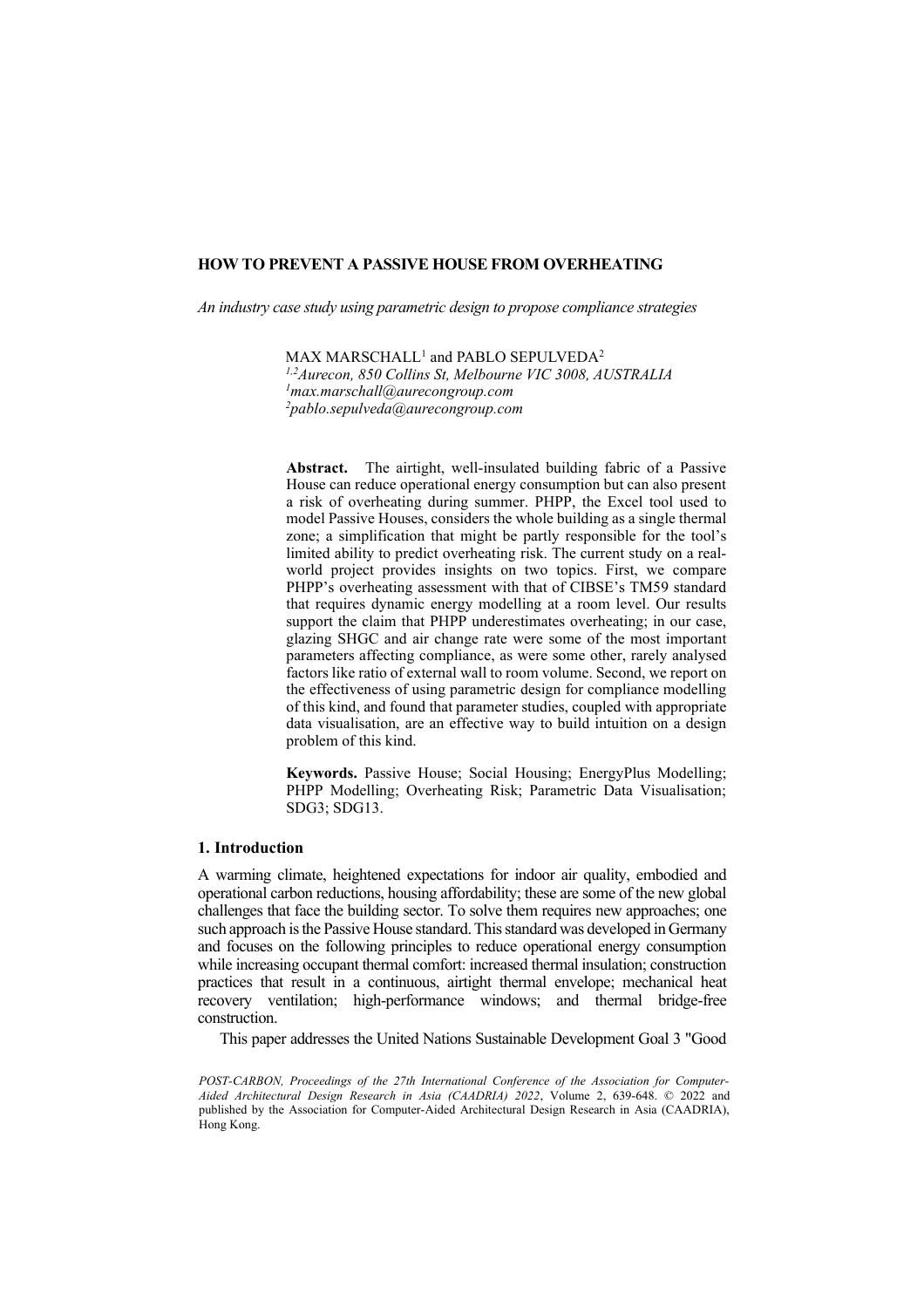Health and Well-Being", by highlighting a thermal comfort risk inherent in Passive House buildings, and by documenting an approach to mitigate it. The well-insulated airtight building envelope of a Passive House keeps the building warm in winter and can reduce external heat gain in summer (Truong and Garvie, 2017). However, the design of the building requires careful consideration to prevent overheating during warm periods, when heat loss through the envelope would in fact be beneficial, but where an airtight, highly insulated façade may prevent this. Several studies have shown a tendency of Passive House buildings to overheat during warm periods (e.g. Kang et al., 2021; Sameni et al., 2015).

A requirement for Passive House compliance is to use the Passive House Institute's Excel tool "Passive House Planning Package" (PHPP) to predict whether a building design will meet the standard's requirement of not exceeding heating and cooling demands of 15kWh/m2/a each. Part of the reason for why PHPP may sometimes underestimate overheating risk, is that it considers the heat balance of the building as a whole; the building is simplified to a single space, without considering internal partitions of walls and floors. This resolution may not always account for individual rooms overheating due to their specific conditions.

While there are many examples in literature where researchers have conducted parametric modelling for sustainable building design in general, there are very few such studies related to Passive Houses specifically. Commonly, Passive House Designers will exclusively use PHPP from within Excel to run analyses, making iterative changes manually based on their expert knowledge until they find a feasible solution that meets the performance requirements. There appears to be a missed opportunity to leverage parametric modelling to provide more holistic advice for achieving compliance.

While PHPP allows comparing options, this feature is currently limited in a way that restricts more largescale parameter studies. The few researchers who have run this type of analysis do so using other software like MATLAB (e.g. Mengyuan et al., 2020), IES-VE (e.g. McLeod et al., 2016) or Python and EnergyPlus (e.g. Chiesa et al., 2019) to automate the simulation of many design options, and sometimes use algorithms to optimise parameter settings (e.g. Chen et el., 2020; Li et al., 2021) or conduct sensitivity analyses (e.g. McLeod et al., 2016). The outcomes of these studies are generally used to form insights on how to achieve Passive House compliance most efficiently within a certain context, e.g. related to a specific building type or climate zone. While many of the existing studies are very thorough, their methods lack evidence of being helpful in communicating simulation outcomes to clients in real-world consulting scenarios.

The studies that specifically analyse overheating risk in Passive House buildings tend to conclude that glazing fractions and shading are the most important factors (e.g. Lavafpour and Sharples, 2015; McLeod et al., 2016). However, this is based on a very small number of studies; more research is required to shed light on this complex issue.

### 1.1. PROJECT BACKGROUND

Above Kāinga Ora, a government agency that provides rental housing for New Zealanders in need, is aiming to achieve high levels of comfort and sustainability for their social housing project 'Ngā Kāinga Anamata' (Māori for 'homes of the future'). The project is therefore designed for Passive House certification. It involves five almost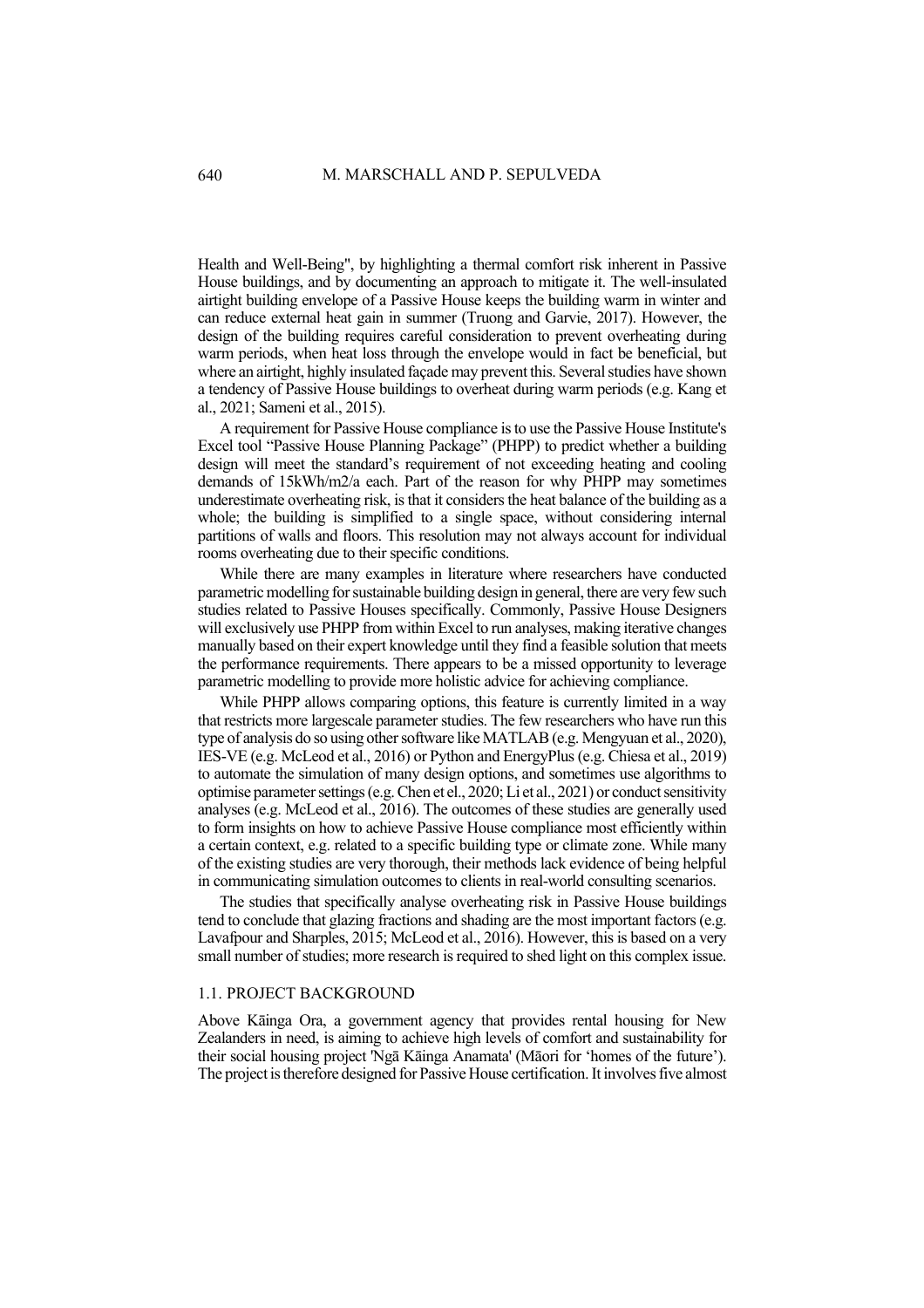identical three-level walk-up buildings in Auckland, New Zealand.

Each building will be constructed using a different structural system (precast concrete, light timber frame, cross-laminated timber (CLT), light gauge steel frame, hybrid light timber and CLT. The purpose of this is to compare the ease of planning and construction, cost, and other challenges, as a case study for future reference. Aurecon was engaged as a Passive House design consultant and services engineer for the project.

### 1.2. AIM

The aim of this study was to complement the PHPP modelling for the 'Ngā Kāinga Anamata' project through high-resolution dynamic building performance modelling, to test the current building design for the risk of overheating, and to recommend design and operational strategies to reduce this risk.

#### **2. Methodology**

#### 2.1. APPROACH

In order to provide holistic design advice with several potential pathways towards compliance, we decided to employ a parametric modelling approach. We used the Ladybug Tools Grasshopper plug-in to conduct energy dynamic energy simulations through EnergyPlus. To visually analyse the results from the parametric modelling, we used the interactive web dashboard Design Explorer.

In order to provide holistic design advice with several potential pathways towards compliance, we decided to employ a parametric modelling approach. We used the Ladybug Tools Grasshopper plug-in to conduct energy dynamic energy simulations through EnergyPlus. To visually analyse the results from the parametric modelling, we used the interactive web dashboard Design Explorer.

# 2.2. SITE AND BUILDING GEOMETRY

All five buildings on site have the same orientation; their longitudinal axis is rotated about 11° clockwise away from a true east-west orientation. Since overshadowing from neighbouring buildings was determined a rare occurrence, and the study followed a worst-case scenario approach, we decided to not include the neighbouring buildings in the simulations at all. TM59 recommends using CIBSE design summer year (DSY) weather files, however no such file exists for Auckland; instead, we used the NIWA EPW file for current conditions, and the C875 weather file to account for increased risks due to future climate change.

Since all five buildings have identical geometries, we only modelled one of them, namely the one with the light-gauge steel (LGS) construction since this was the one deemed most likely at risk of thermal performance issues. The buildings each have two apartments per floor with a north-facing balcony and separated by a core zone with a communal staircase (see Figure 1). The assumed number of occupants per apartment is five; two adults occupying the northern bedroom and three children occupying the southern bedroom.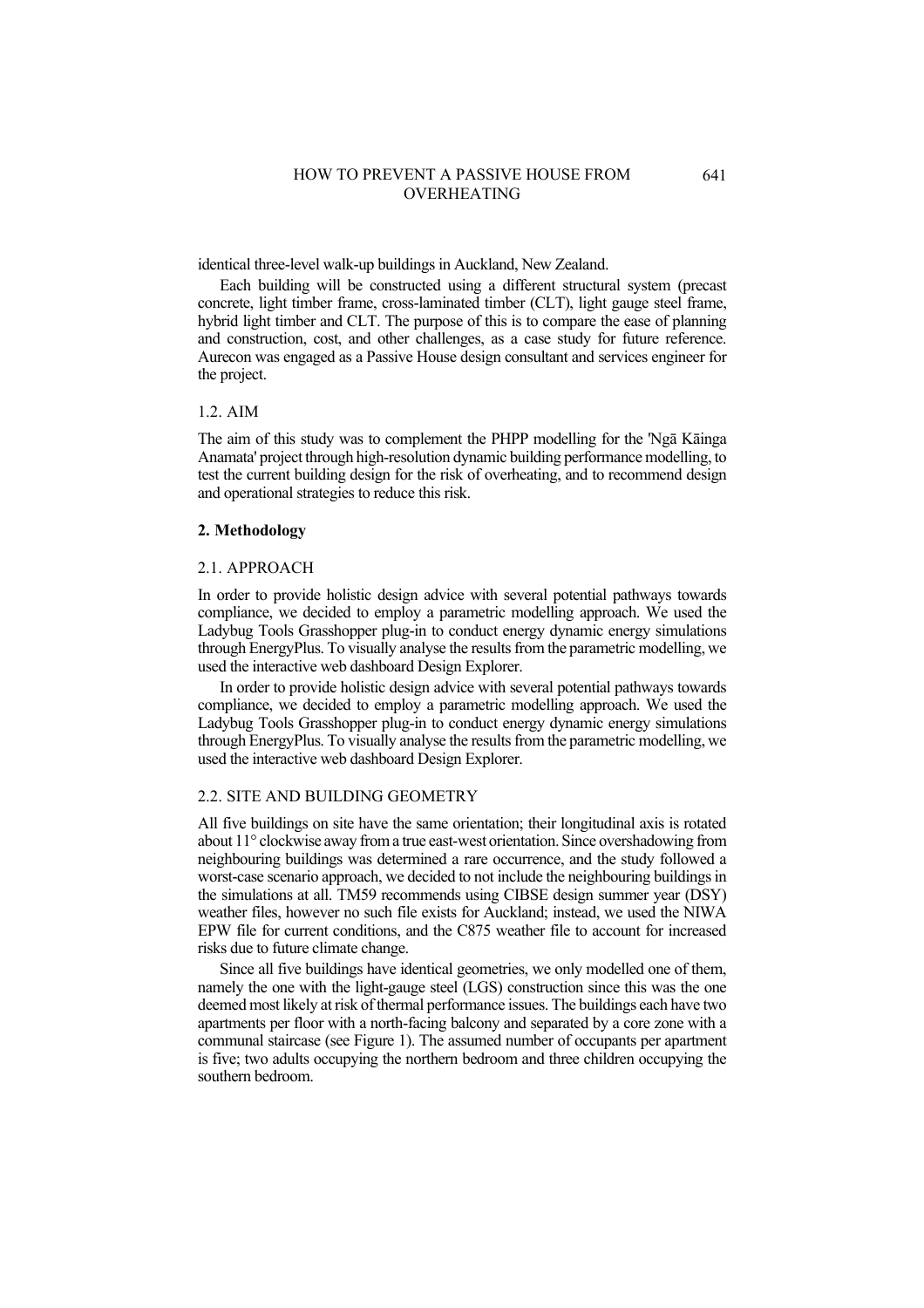

*Figure 1. 3D model generated for the analysis*

#### 2.3. CONSTRUCTIONS

Where available, constructions were extracted from the project's PHPP model; unspecified constructions (e.g. interior floors and walls) were obtained from the architectural plans available at the time of planning. EnergyPlus requires entering materials on a layer-by-layer basis per construction. In cases where several materials occupy a single layer (e.g. studs and insulation), we applied a cross-section areaweighted average to all properties of the materials found in the layer.

From the PHPP model, we extracted all building-wide thermal bridges that were not related to window constructions and accounted for them in EnergyPlus by converting them to an exterior wall construction U-value degradation. The EnergyPlus U-value was matched with the PHPP U-values that consider the linear (e.g. slab-wall junction) and punctual (e.g. cladding fixation points) thermal bridges. We determined that the external U-value had to be increased from 0.191 to 0.296 in order to account for thermal bridging; this was achieved by reducing the wall insulation layer thickness from 100mm to 78mm.

We calibrated the individual glazing layer properties, such that the resulting Uvalues and SHGCs of the constructions matched the glazing systems found in a glazing specification document that had been shared with the project team.

Window frames were modelled as separate wall sections with simplified 'no mass' materials. This allowed us to incorporate the window-related thermal bridges into the frame definitions. Corresponding values were calculated using the thermal bridge modelling software FLIXO PRO 7.1. We extracted average thermal bridges from the PHPP model, which we converted to equivalent U-value degradations that we added to the frame U-value specifications.

### 2.4. LOADS AND SCHEDULES

We used the load and schedule assumption recommendations from TM59, but specified additional, continuous loads from the domestic hot water (DHW) piping to the affected rooms (cores, stairwell, lobbies, hallways, bathrooms) from the pipe lengths and level of insulation specified in the PHPP model.

We specified an outdoor air supply with 80% sensible heat recovery, operable at all times in all rooms. As per TM59, we assumed that operable windows were open whenever the indoor temperature exceeded 22 °C. However, since the staircase windows will be operated mechanically based on indoor and outdoor temperature sensors, we set these windows to be open when the indoor ambient temperature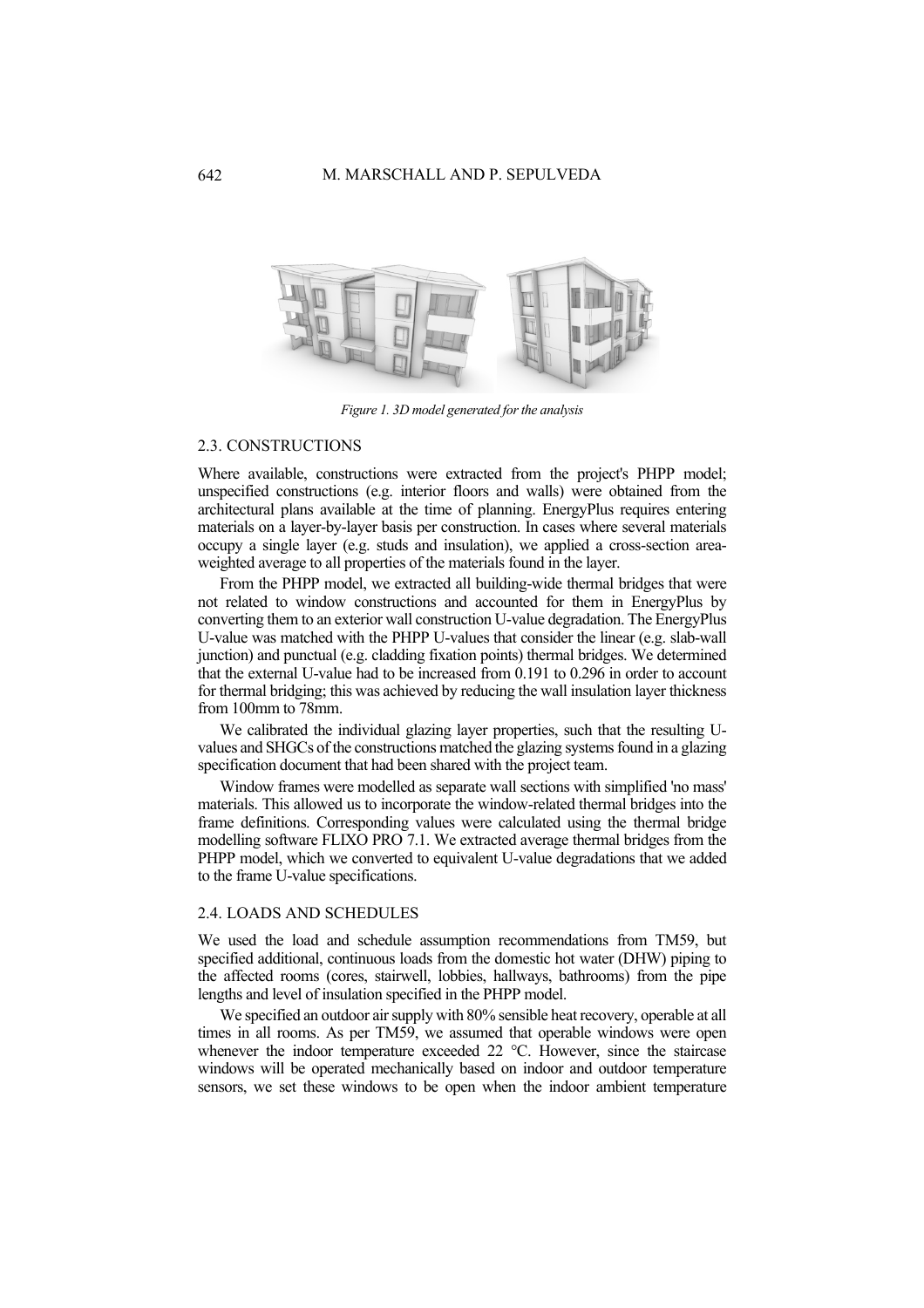exceeded 21 °C, but only if the outdoor ambient temperature was at least 1 °C cooler than the indoor temperature. All doors, including balcony sliding doors, were modelled as closed at all times.

### 2.5. METRICS FOR THERMAL COMFORT

TM59 defines the following compliance criteria:

- HE ('Hours of Exceedance') for living rooms, kitchens, and bedrooms: the number of hours during which  $\Delta T$  is greater than or equal to 1K during the warmer months may not be more than 3% of occupied hours. ΔT is the difference between the indoor operative temperature and the upper adaptive thermal comfort temperature threshold, rounded to the nearest integer. The warmer months are defined in TM59 as May to September inclusive which applies to the northern hemisphere; we therefore changed this to November to March inclusive.
- NT ("Nigh-time Threshold") for bedrooms only: to guarantee comfort during the sleeping hours, the operative temperature in the bedroom from 10pm to 7am may not exceed 26 °C for more than 1% of annual hours.

While not mandatory, we included the additional metric recommended in TM59:

● HE ("Hours of Exceedance") for communal corridors (in this case, the staircase): if an operative temperature of 28 °C is exceeded for more than 3% of the total annual hours, then this should be identified as a significant risk within the project.

Furthermore, in order to gain an understanding of the extent to which different rooms fail or comply with the above criteria, we also logged the average number of yearly hours during which rooms exceeded an operative temperature of  $26^{\circ}$ C:

- Ke: Kids' bedrooms
- Pe: Parents' bedrooms
- Se: Staircase

### 2.6. DESIGN PARAMETERS

The parametric study consisted of energy simulations for all 144 combinations of the following parameter settings:

- Weather file: current (NIWA) and future (C875)
- Glazing solar heat gain coefficient (SHGC): 0.50, 0.35, and 0.20
- Heat recovery ventilation air changes per hour (ACH): none (0 ACH), standard (0.64 ACH), and maximum (0.83 ACH)
- Depth of 'shading aprons' for the parents' bedroom windows: none, 300mm, 400mm, 500mm. A shading apron is an exterior shading device; geometrically, it is an outward extrusion of the outline of a window.
- Operable windows: with and without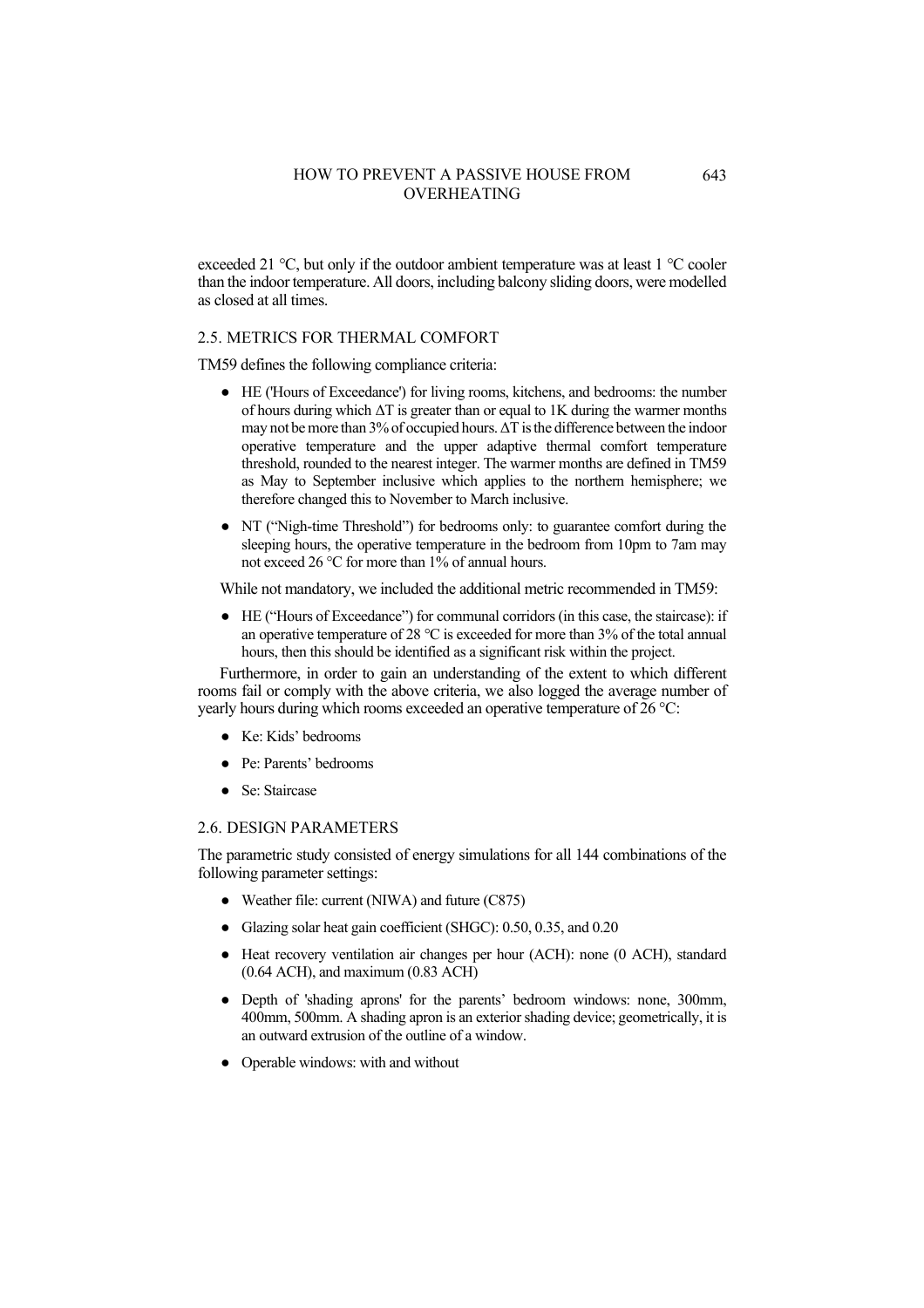# **3. Results**

# 3.1. DASHBOARD

*The elements of the dashboard created in Design Explorer are shown in Figure 2.* 



*Figure 2. Parametric data visualisation dashboard created using Design Explorer*



*Figure 3. Examples of the 3D visualisation of the 'Hours of exceedance' metric*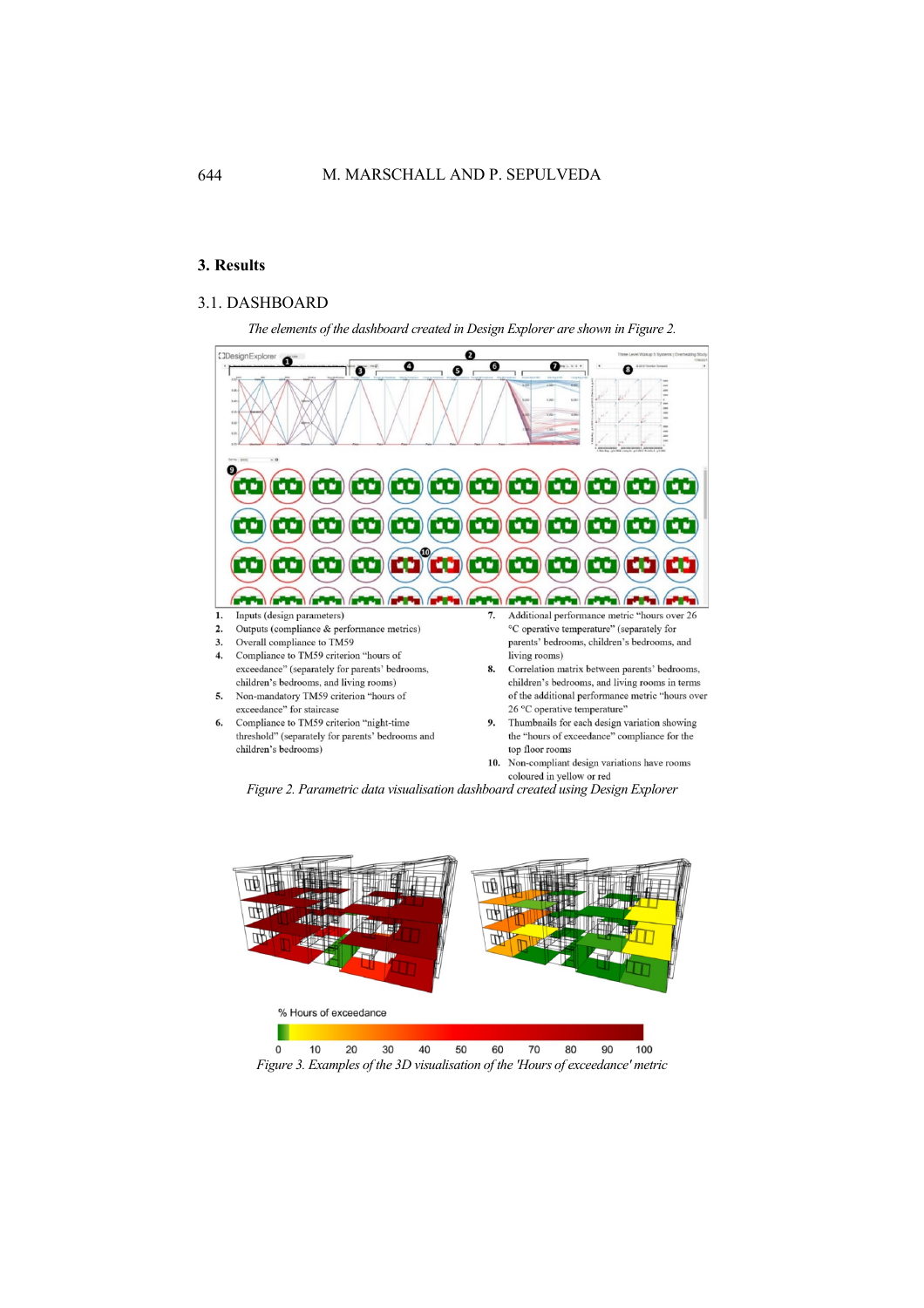### 3.2. SENSITIVITY OF METRICS

Several patterns emerged when exploring the 3D visualisations (see Figure 3) of the Hours of Exceedance metric in the dashboard. Different parts of the building tend to have different levels of risk in terms of meeting this criterion:

- The top floor is at higher risk than the other floors. This was to be expected since heat rises, and because the top floor is adjacent to the roof space which has a high solar exposure.
- The western rooms are at higher risk than the eastern rooms. This was also to be expected since temperatures after midday tend to be higher than those before midday, and the western spaces receive more direct solar radiation during this time.
- The kids' rooms are at higher risk than parents' rooms. This was somewhat unexpected since in the southern hemisphere north-facing rooms are commonly at higher risk of overheating than south-facing rooms. However, it is explained on the one hand by the increased internal gains due to the fact that the southern bedroom is occupied by three people instead of two, and on the other hand due to the fact that shading elements were included to the northern bedroom windows for most of the analysed design variations.
- The living rooms are at higher risk than the kids' rooms. This is explained through the TM59 assumptions on schedules and loads, as well as the rooms' boundary conditions and geometry. TM59 assumes living rooms to be fully occupied (in this case by 5 occupants) for most of the day. Their assumed peak equipment load is almost 6 times higher than that of the bedrooms. Furthermore, the living rooms have a higher glazing fraction (25% compared to 11%) as well as a higher ratio of exposed façade area to room volume (0.46 compared to 0.37).

The abovementioned indicator "ratio of exposed façade area to room volume" appears to be a factor that is rarely explicitly analysed in other research. This may be because dynamic energy simulation programs consider interior room partitions; the effect of the indicator is therefore accounted for in the simulation and reflected in the results. The importance of this indicator in our study exposes a shortcoming of the PHPP methodology, which is to model the building volume as a whole and discount interior room partitions.

Which of the individual criteria outlined in Section 2.5 are most difficult to fulfil? To gain insight on this question, we counted how many of the 144 analysed design variations failed on each of the individual criteria (see Figure 4). Assuming that the number of failed design variations is an indicator of the how difficult the different TM59 criteria are to fulfil, we made the following observations:

● The Night-time Threshold (NT) criterion is more critical than the Hours of Exceedance (HE) criterion. There is a natural tendency to assume that overheating is more of a risk during daytime than night-time. However, 95 design variations failed the NT criterion for the kids' bedrooms while only 32 design variations failed the HE criterion for the kids' bedrooms. This is because the HE criterion is more forgiving of high temperatures since it follows the adaptive comfort model, thereby allowing indoor operative temperature of up to 29 °C during hot periods, while the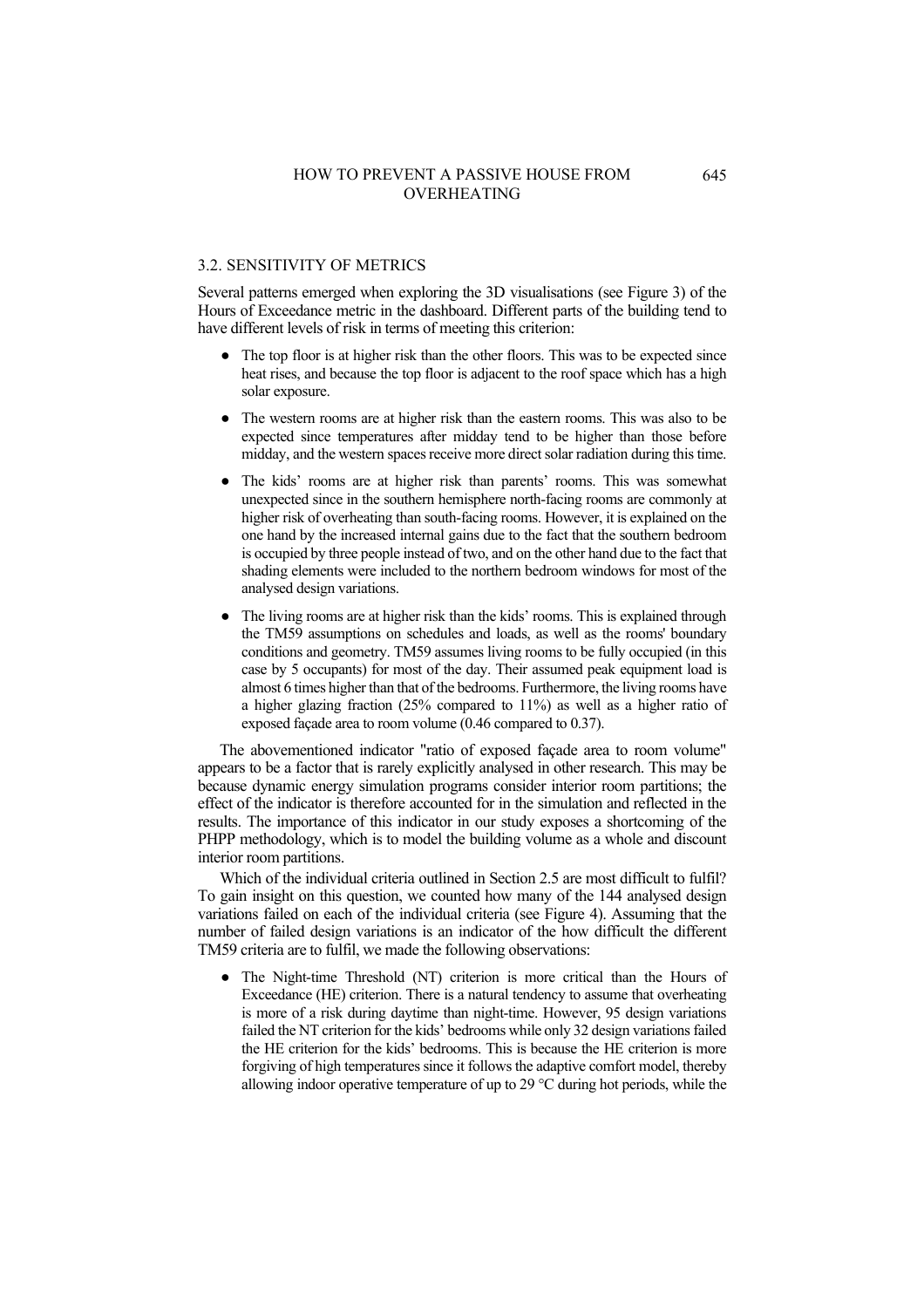NT criterion has a hard cut-off at 26 °C.

- The living rooms and staircase are more critical than bedrooms in terms of HE. The reasons for why the living rooms performed worse than the bedrooms are explained in the section above. The fact that the staircase runs a higher risk of failing its criterion may have several reasons. One reason is the fact that the threshold temperature defined for overheating is constant at 28 °C, whereas the threshold for the other rooms is dynamic. Other reasons for the poor performance of the staircase is its high glazing fraction of 35%, as well as the continuous DHW loads.
- The kids' rooms are more critical than the parents' rooms. The reasons for this are explained in the section above.



*Figure 4. Number of failed design variations by criterion. "HE" stands for Hours of Exceedance, "NT" for Night-time Threshold, see Section 2.5*



*Figure 5. Top: For the baseline design parameters, the modelling could not produce a design that passes TM59. Middle: TM59 compliance could be achieved by decreasing the glazing SHGC Bottom: TM59 compliance could also be achieved by increasing the air change rate of the HRV*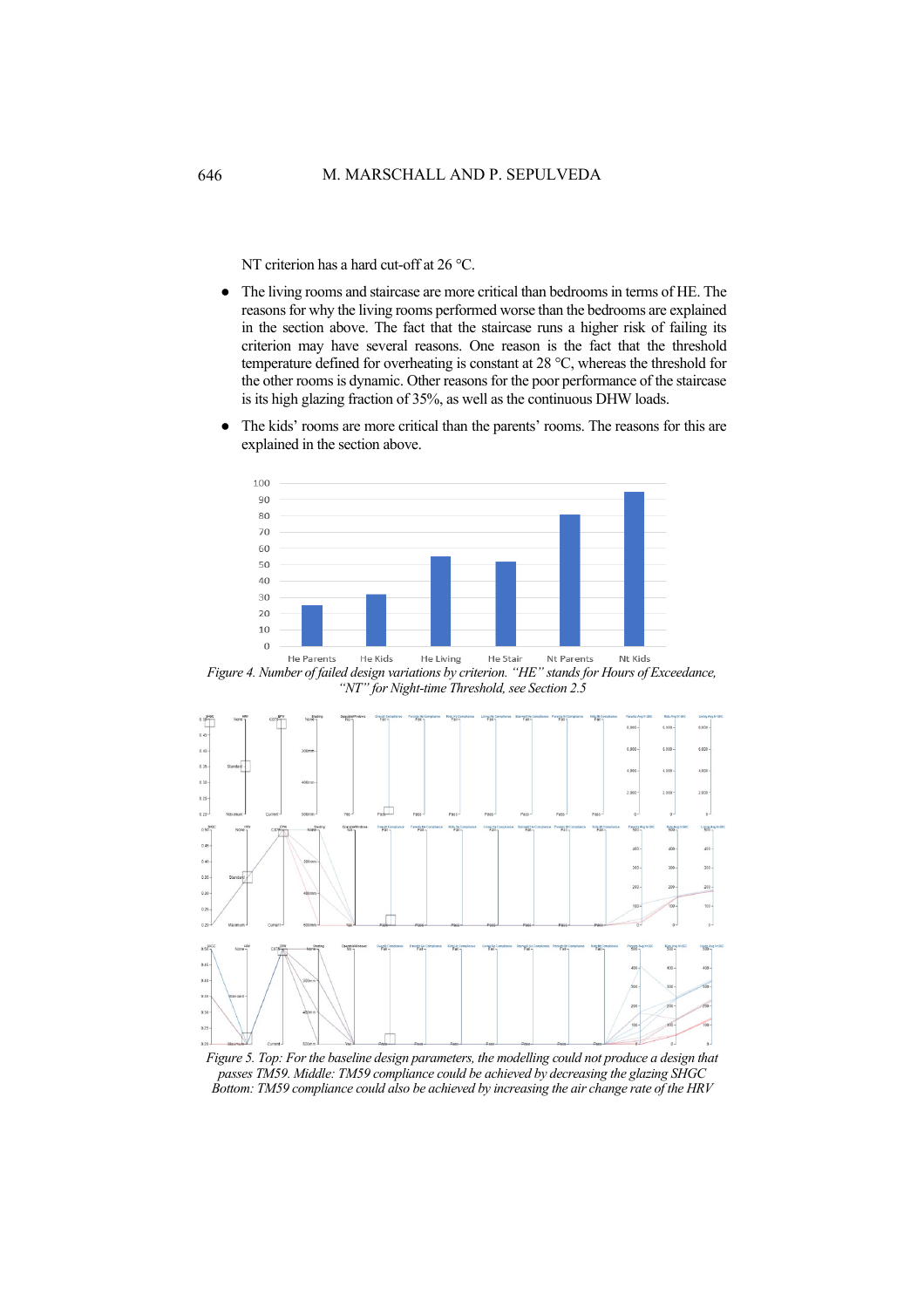### 3.3. COMPLIANCE

Figure 5 shows that, based on our modelling, we found that the current design did not comply with TM59, despite PHPP indicating no overheating risk. To meet compliance, we found two options. The first was to lower the SHGC. Specifically, we tested SHGCs of 0.20 and 0.35; 0.20 complied while 0.35 did not. This means that the required maximum SHGC is somewhere between 0.20 and 0.35. While the choice of shading for the parents' bedrooms did not affect the compliance, it did substantially reduce the predicted number of hours where these bedrooms had high temperatures, from 122 hours to between 14 and 34 hours, depending on shading depth.

The second option to meet compliance was to increase the HRV air changes to "Maximum". While this technically allows SHGCs of up to 0.50, it performs worse than the previous solution on the latter metrics. Without shading, the predicted number of hours where the parents' bedrooms have high temperatures is 402, and between 67 and 170 with shading, depending on shading depth.

#### **4. Conclusions**

Similar to other studies (e.g. Li et al, 2021), we found that glazing SHGC had the largest impact on overheating risk; this was followed by HRV air changes. Shading had a lesser impact in our study than in other studies (e.g. Lavafpour and Sharples, 2015), however in our case the project constraints limited the use of shading which limited its potential to combat overheating; furthermore the dense occupancy assumed for the current project increases the importance of internal loads over external ones. While the window dimensions were fixed, we noticed that rooms with higher glazing fractions had a higher overheating risk. A similarly impactful factor, and one that we have yet to find mentioned in the literature, was the ratio of exposed façade to room volume.

Both latter parameters are of particular interest for Passive House design, since they relate to room-level characteristics that PHPP does not consider. While we understand that PHPP has been carefully developed with the intention of striking a reasonable balance between accuracy and simplicity, our study points out its risk of underestimating overheating as an argument for increasing the PHPP modelling complexity to include room partitions in future.Our study supports the claim that PHPP underestimates overheating, since the predicted overheating was much higher when following the more detailed modelling procedure laid out in TM59, a standard specifically focused on assessing this risk. Following TM59, we were still able to advise the client on omitting active cooling for the project - a win in terms of operational energy and emission reduction. For future research, the TM59 standard should be further validated regarding its assumptions on occupant behaviour, which has a significant impact on energy consumption and overheating (Sameni et al., 2015), especially occupancy (Chiesa et al., 2019) and window operation (Robinson and Haldi, 2011; Truong and Garvie, 2017).

We found that a parameter study, combined with interactive dashboarding, is an efficient way to assess to what extent different design factors impact compliance, and to be able to propose multiple compliance pathways. Our method of counting how many of the analysed design variations pass along each compliance criteria helped assess which of the individual criteria are most critical. Including additional continuous